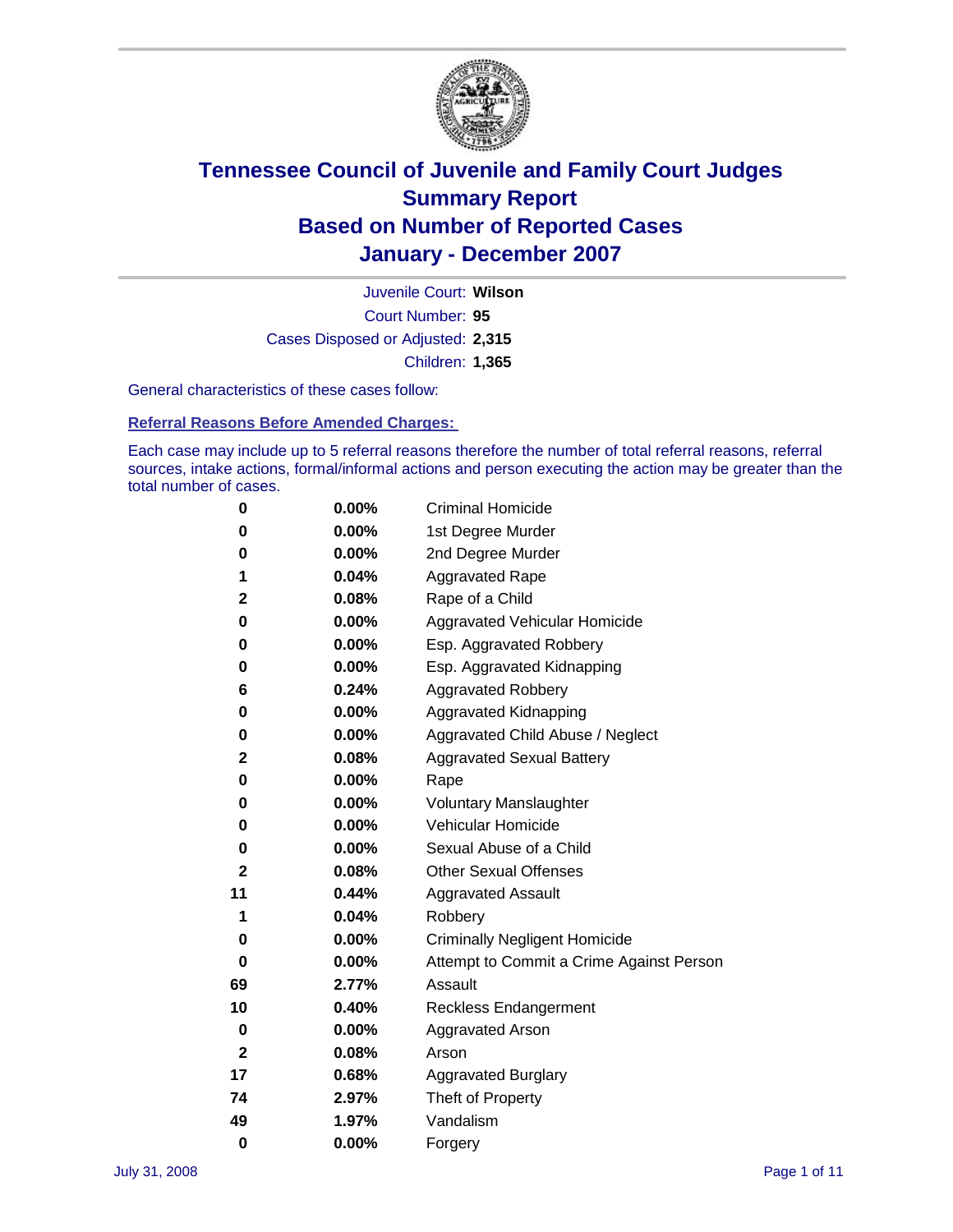

Court Number: **95** Juvenile Court: **Wilson** Cases Disposed or Adjusted: **2,315** Children: **1,365**

#### **Referral Reasons Before Amended Charges:**

Each case may include up to 5 referral reasons therefore the number of total referral reasons, referral sources, intake actions, formal/informal actions and person executing the action may be greater than the total number of cases.

| 0            | 0.00%    | <b>Worthless Checks</b>                                     |
|--------------|----------|-------------------------------------------------------------|
| 0            | 0.00%    | Illegal Possession / Fraudulent Use of Credit / Debit Cards |
| 14           | 0.56%    | <b>Burglary</b>                                             |
| 7            | 0.28%    | Unauthorized Use of a Vehicle                               |
| 0            | 0.00%    | <b>Cruelty to Animals</b>                                   |
| 0            | $0.00\%$ | Sale of Controlled Substances                               |
| 34           | 1.36%    | <b>Other Drug Offenses</b>                                  |
| 113          | 4.53%    | <b>Possession of Controlled Substances</b>                  |
| $\bf{0}$     | 0.00%    | <b>Criminal Attempt</b>                                     |
| 5            | 0.20%    | Carrying Weapons on School Property                         |
| 11           | 0.44%    | Unlawful Carrying / Possession of a Weapon                  |
| 7            | 0.28%    | <b>Evading Arrest</b>                                       |
| 3            | 0.12%    | Escape                                                      |
| $\mathbf{2}$ | 0.08%    | Driving Under Influence (DUI)                               |
| 61           | 2.45%    | Possession / Consumption of Alcohol                         |
| 11           | 0.44%    | Resisting Stop, Frisk, Halt, Arrest or Search               |
| 1            | 0.04%    | <b>Aggravated Criminal Trespass</b>                         |
| $\mathbf 2$  | 0.08%    | Harassment                                                  |
| 15           | 0.60%    | Failure to Appear                                           |
| 1            | 0.04%    | Filing a False Police Report                                |
| 4            | 0.16%    | Criminal Impersonation                                      |
| 77           | 3.09%    | <b>Disorderly Conduct</b>                                   |
| 39           | 1.57%    | <b>Criminal Trespass</b>                                    |
| 14           | 0.56%    | <b>Public Intoxication</b>                                  |
| 0            | $0.00\%$ | Gambling                                                    |
| 51           | 2.05%    | Traffic                                                     |
| 1            | 0.04%    | Local Ordinances                                            |
| 3            | 0.12%    | Violation of Wildlife Regulations                           |
| $\bf{0}$     | $0.00\%$ | Contempt of Court                                           |
| 32           | 1.28%    | Violation of Probation                                      |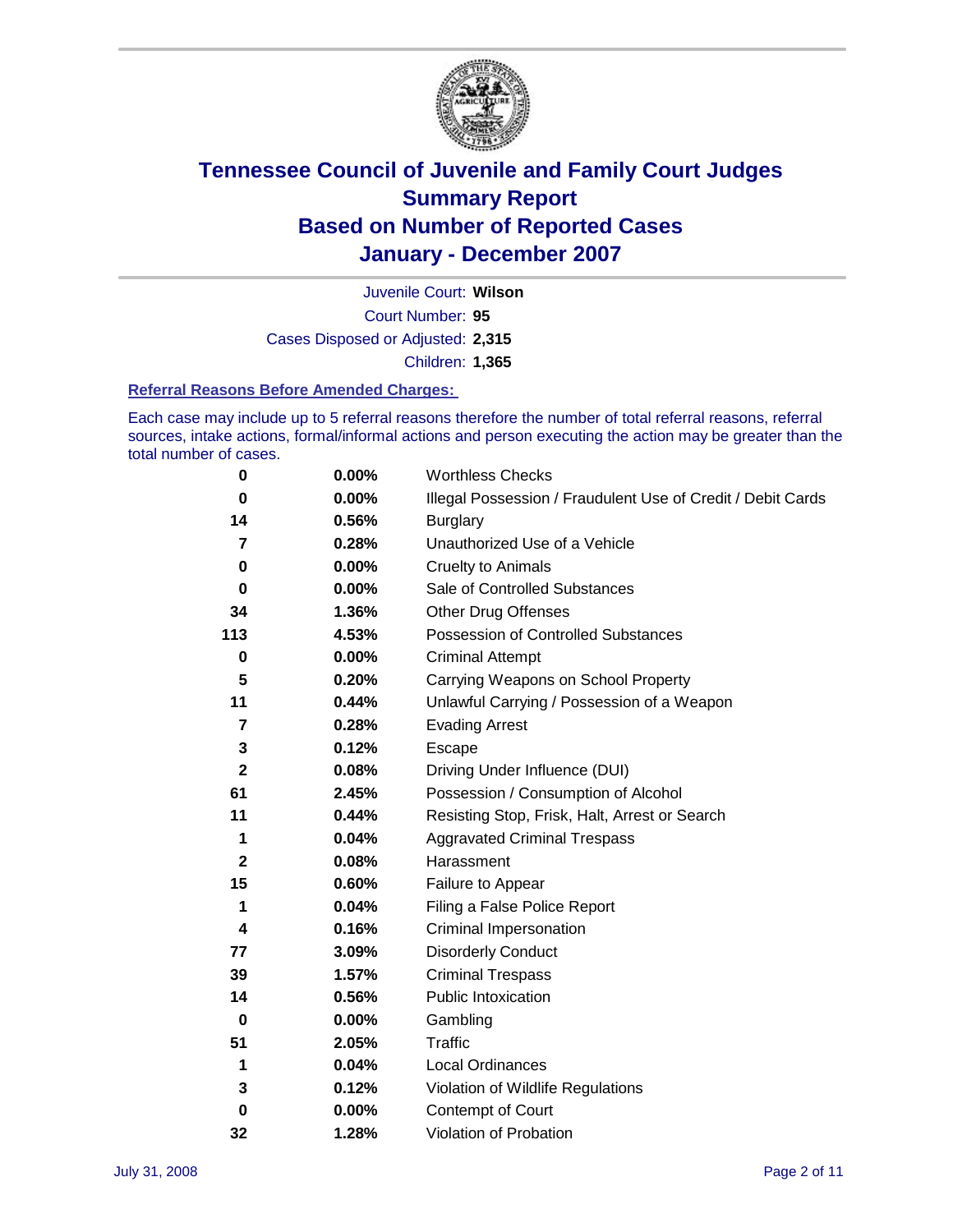

Court Number: **95** Juvenile Court: **Wilson** Cases Disposed or Adjusted: **2,315** Children: **1,365**

#### **Referral Reasons Before Amended Charges:**

Each case may include up to 5 referral reasons therefore the number of total referral reasons, referral sources, intake actions, formal/informal actions and person executing the action may be greater than the total number of cases.

| 2,492    | 100.00%  | <b>Total Referrals</b>                 |
|----------|----------|----------------------------------------|
| 377      | 15.13%   | Other                                  |
| 0        | 0.00%    | <b>Consent to Marry</b>                |
| 0        | $0.00\%$ | <b>Request for Medical Treatment</b>   |
| 373      | 14.97%   | <b>Child Support</b>                   |
| 5        | 0.20%    | Paternity / Legitimation               |
| 7        | 0.28%    | Visitation                             |
| 49       | 1.97%    | Custody                                |
| 162      | 6.50%    | <b>Foster Care Review</b>              |
| 8        | 0.32%    | <b>Administrative Review</b>           |
| 294      | 11.80%   | <b>Judicial Review</b>                 |
| 1        | 0.04%    | Violation of Informal Adjustment       |
| $\bf{0}$ | 0.00%    | <b>Violation of Pretrial Diversion</b> |
| 23       | 0.92%    | <b>Termination of Parental Rights</b>  |
| 93       | 3.73%    | Dependency / Neglect                   |
| 0        | 0.00%    | <b>Physically Abused Child</b>         |
| 0        | 0.00%    | <b>Sexually Abused Child</b>           |
| 11       | 0.44%    | Violation of Curfew                    |
| 11       | 0.44%    | Violation of a Valid Court Order       |
| 80       | 3.21%    | Possession of Tobacco Products         |
| 0        | $0.00\%$ | Out-of-State Runaway                   |
| 14       | 0.56%    | In-State Runaway                       |
| 156      | 6.26%    | Truancy                                |
| 66       | 2.65%    | <b>Unruly Behavior</b>                 |
| 8        | 0.32%    | Violation of Aftercare                 |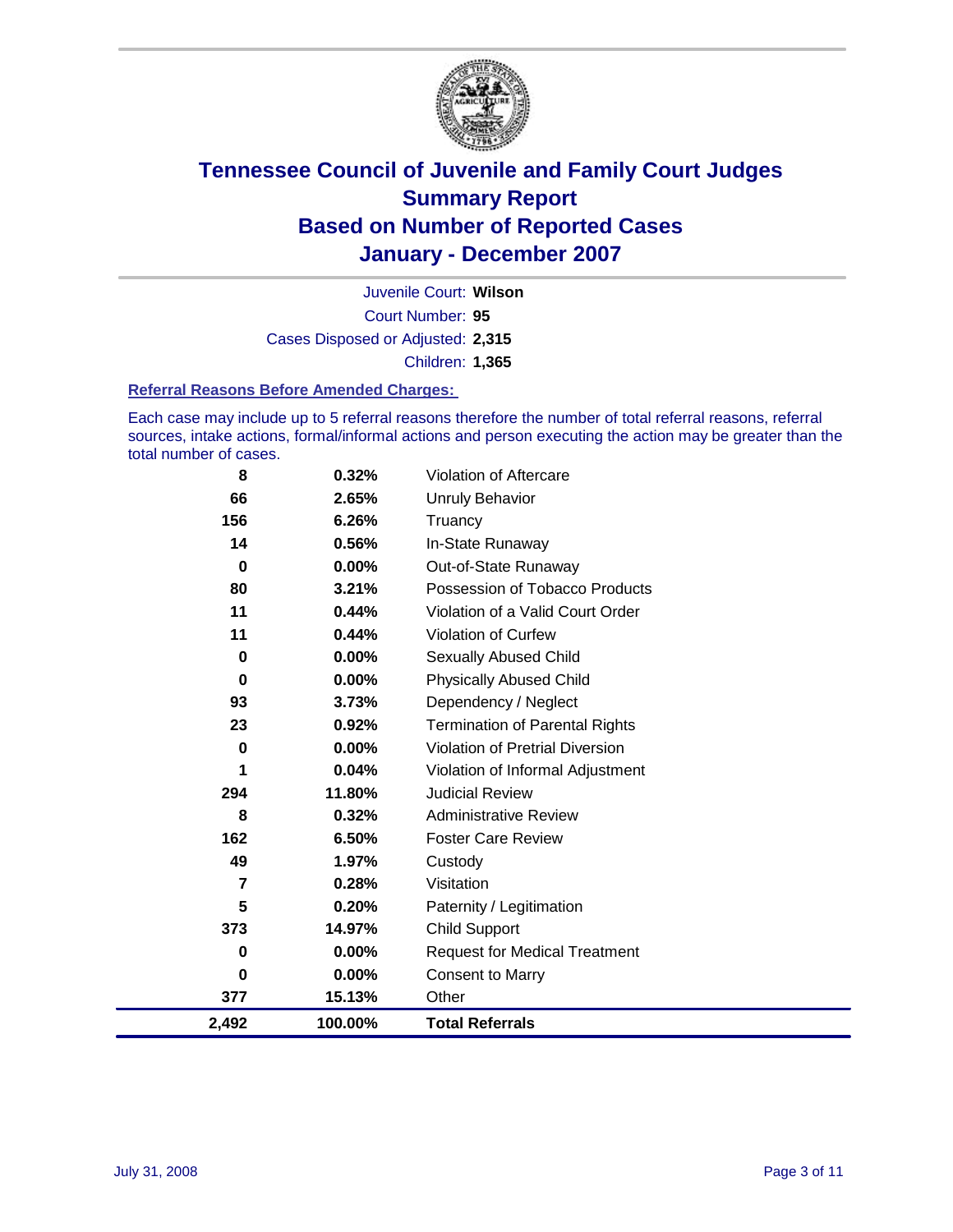

|                            | Juvenile Court: Wilson            |                                   |  |  |  |
|----------------------------|-----------------------------------|-----------------------------------|--|--|--|
| Court Number: 95           |                                   |                                   |  |  |  |
|                            | Cases Disposed or Adjusted: 2,315 |                                   |  |  |  |
|                            |                                   | Children: 1,365                   |  |  |  |
| <b>Referral Sources: 1</b> |                                   |                                   |  |  |  |
| 795                        | 31.90%                            | Law Enforcement                   |  |  |  |
| 98                         | 3.93%                             | Parents                           |  |  |  |
| 40                         | 1.61%                             | Relatives                         |  |  |  |
| 7                          | 0.28%                             | Self                              |  |  |  |
| 339                        | 13.60%                            | School                            |  |  |  |
| 0                          | 0.00%                             | <b>CSA</b>                        |  |  |  |
| 395                        | 15.85%                            | <b>DCS</b>                        |  |  |  |
| $\mathbf{2}$               | 0.08%                             | <b>Other State Department</b>     |  |  |  |
| 374                        | 15.01%                            | <b>District Attorney's Office</b> |  |  |  |
| 335                        | 13.44%                            | <b>Court Staff</b>                |  |  |  |
| 0                          | 0.00%                             | Social Agency                     |  |  |  |
| 0                          | 0.00%                             | <b>Other Court</b>                |  |  |  |
| 58                         | 2.33%                             | Victim                            |  |  |  |
| $\bf{0}$                   | 0.00%                             | Child & Parent                    |  |  |  |
| $\bf{0}$                   | 0.00%                             | Hospital                          |  |  |  |
| 0                          | 0.00%                             | Unknown                           |  |  |  |
| 49                         | 1.97%                             | Other                             |  |  |  |
| 2,492                      | 100.00%                           | <b>Total Referral Sources</b>     |  |  |  |

### **Age of Child at Referral: 2**

| 1.365 | 100.00%  | <b>Total Child Count</b> |  |
|-------|----------|--------------------------|--|
| 0     | $0.00\%$ | Unknown / Not Reported   |  |
| 452   | 33.11%   | Ages 19 and Over         |  |
| 231   | 16.92%   | Ages 17 through 18       |  |
| 367   | 26.89%   | Ages 15 through 16       |  |
| 140   | 10.26%   | Ages 13 through 14       |  |
| 48    | 3.52%    | Ages 11 through 12       |  |
| 127   | 9.30%    | Ages 10 and Under        |  |
|       |          |                          |  |

<sup>1</sup> If different than number of Referral Reasons (2492), verify accuracy of your court's data.

<sup>2</sup> One child could be counted in multiple categories, verify accuracy of your court's data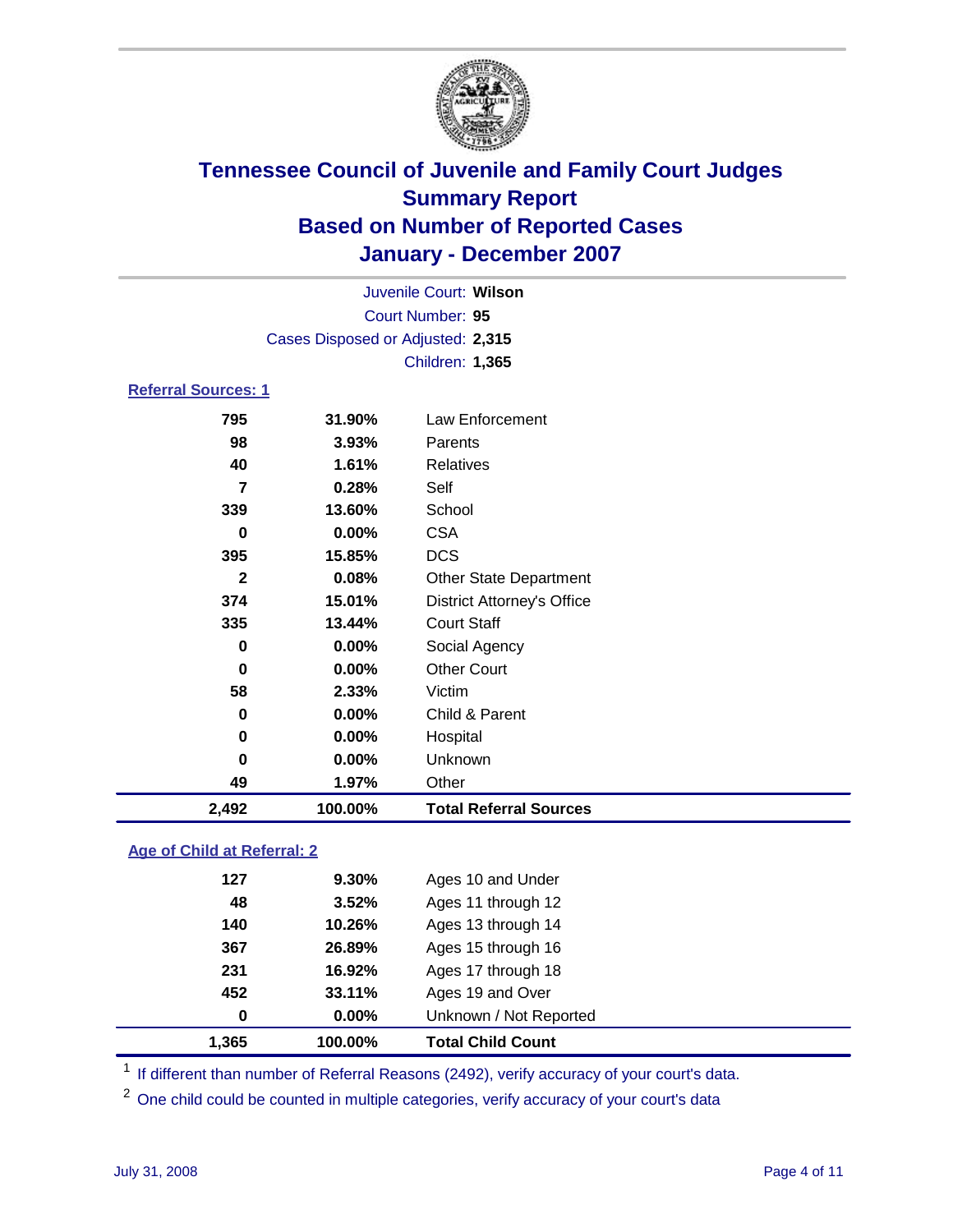

| Juvenile Court: Wilson                  |                                   |                          |  |  |
|-----------------------------------------|-----------------------------------|--------------------------|--|--|
| Court Number: 95                        |                                   |                          |  |  |
|                                         | Cases Disposed or Adjusted: 2,315 |                          |  |  |
|                                         |                                   | Children: 1,365          |  |  |
| Sex of Child: 1                         |                                   |                          |  |  |
| 842                                     | 61.68%                            | Male                     |  |  |
| 521                                     | 38.17%                            | Female                   |  |  |
| $\mathbf{2}$                            | 0.15%                             | Unknown                  |  |  |
| 1,365                                   | 100.00%                           | <b>Total Child Count</b> |  |  |
| Race of Child: 1                        |                                   |                          |  |  |
| 885                                     | 64.84%                            | White                    |  |  |
| 227                                     | 16.63%                            | African American         |  |  |
| 3                                       | 0.22%                             | Native American          |  |  |
| 1                                       | 0.07%                             | Asian                    |  |  |
| 12                                      | 0.88%                             | Mixed                    |  |  |
| 237                                     | 17.36%                            | Unknown                  |  |  |
| 1,365                                   | 100.00%                           | <b>Total Child Count</b> |  |  |
| <b>Hispanic Origin: 1</b>               |                                   |                          |  |  |
| 39                                      | 2.86%                             | Yes                      |  |  |
| 1,075                                   | 78.75%                            | <b>No</b>                |  |  |
| 251                                     | 18.39%                            | Unknown                  |  |  |
| 1,365                                   | 100.00%                           | <b>Total Child Count</b> |  |  |
| <b>School Enrollment of Children: 1</b> |                                   |                          |  |  |
| 826                                     | 60.51%                            | Yes                      |  |  |
| 531                                     | 38.90%                            | No                       |  |  |
| 8                                       | 0.59%                             | Unknown                  |  |  |
| 1,365                                   | 100.00%                           | <b>Total Child Count</b> |  |  |

<sup>1</sup> One child could be counted in multiple categories, verify accuracy of your court's data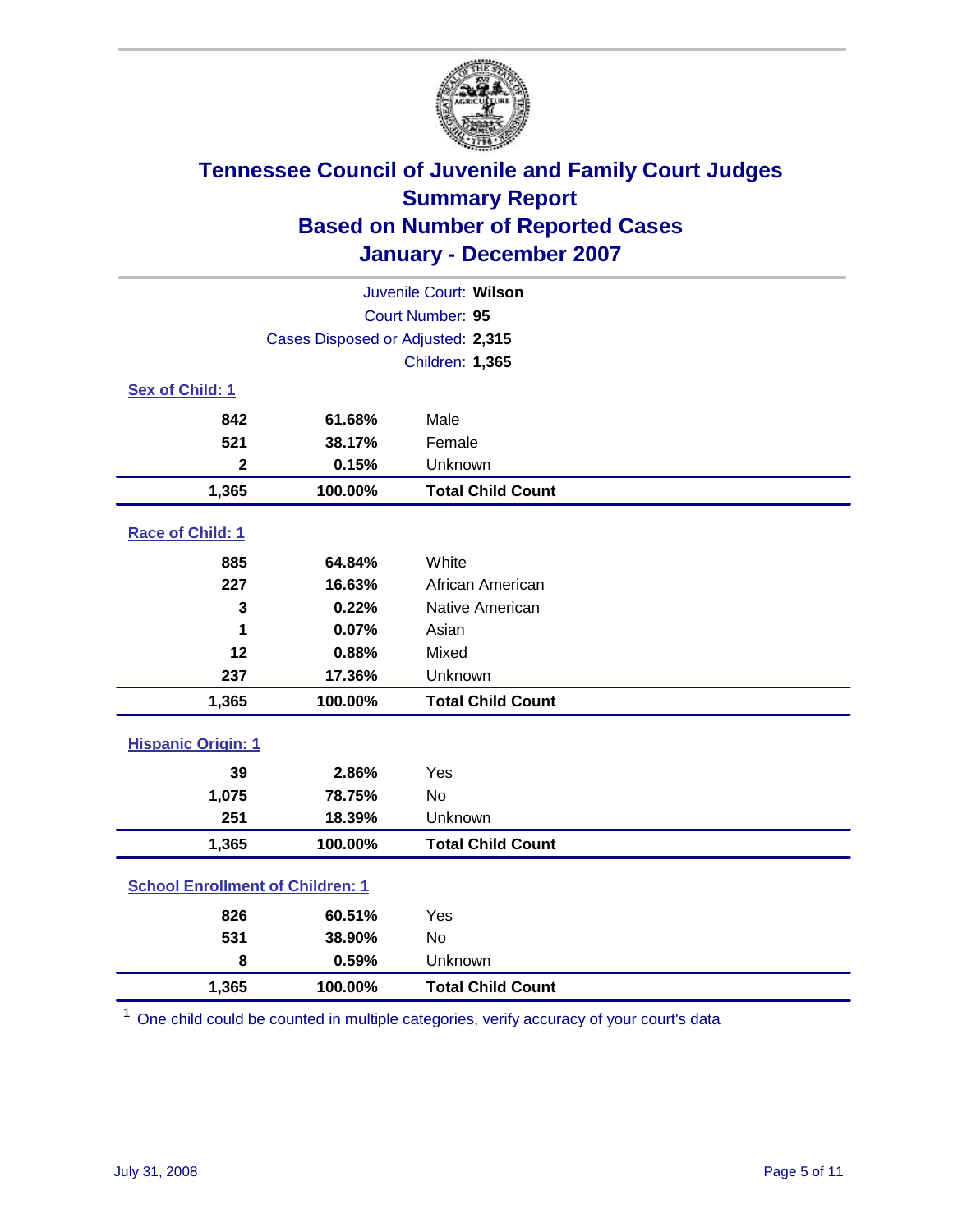

Court Number: **95** Juvenile Court: **Wilson** Cases Disposed or Adjusted: **2,315** Children: **1,365**

### **Living Arrangement of Child at Time of Referral: 1**

|     |          | <b>Total Child Count</b>     |
|-----|----------|------------------------------|
| 4   | 0.29%    | Other                        |
| 5   | 0.37%    | Unknown                      |
| 456 | 33.41%   | Independent                  |
| 0   | $0.00\%$ | In an Institution            |
| 0   | $0.00\%$ | In a Residential Center      |
| 7   | 0.51%    | In a Group Home              |
| 21  | 1.54%    | With Foster Family           |
| 0   | $0.00\%$ | With Adoptive Parents        |
| 74  | 5.42%    | <b>With Relatives</b>        |
| 163 | 11.94%   | With Father                  |
| 498 | 36.48%   | With Mother                  |
| 10  | 0.73%    | With Mother and Stepfather   |
| 6   | 0.44%    | With Father and Stepmother   |
| 121 | 8.86%    | With Both Biological Parents |
|     |          | 1,365<br>100.00%             |

#### **Type of Detention: 2**

| 2,315 | 100.00%  | <b>Total Detention Count</b> |  |
|-------|----------|------------------------------|--|
| 0     | 0.00%    | Other                        |  |
| 2,259 | 97.58%   | Does Not Apply               |  |
| 0     | $0.00\%$ | <b>Unknown</b>               |  |
| 0     | 0.00%    | <b>Psychiatric Hospital</b>  |  |
| 0     | $0.00\%$ | Jail - No Separation         |  |
| 0     | $0.00\%$ | Jail - Partial Separation    |  |
| 0     | $0.00\%$ | Jail - Complete Separation   |  |
| 8     | 0.35%    | Juvenile Detention Facility  |  |
| 48    | 2.07%    | Non-Secure Placement         |  |
|       |          |                              |  |

<sup>1</sup> One child could be counted in multiple categories, verify accuracy of your court's data

<sup>2</sup> If different than number of Cases (2315) verify accuracy of your court's data.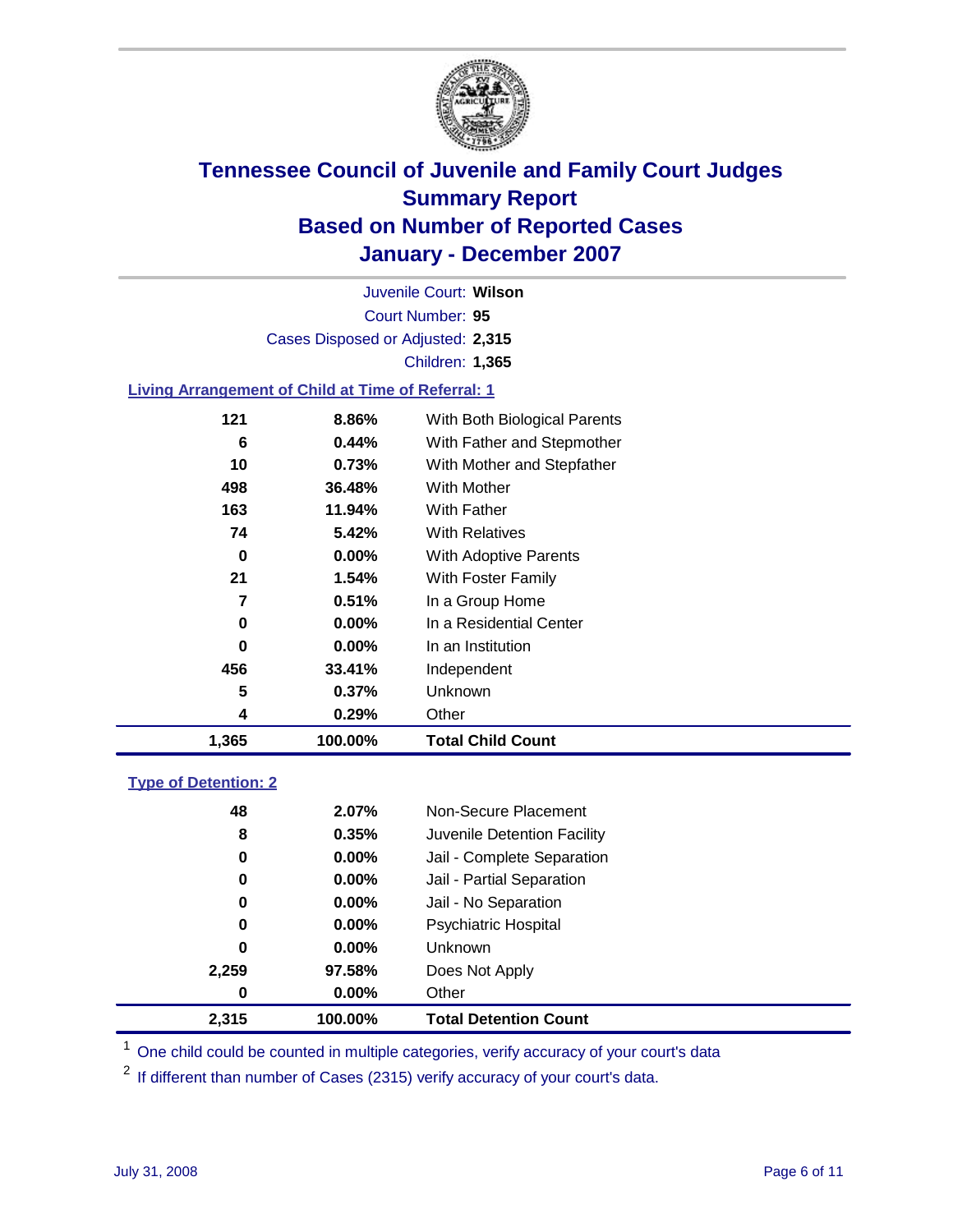

|                                                    | Juvenile Court: Wilson            |                                      |  |  |  |
|----------------------------------------------------|-----------------------------------|--------------------------------------|--|--|--|
|                                                    | Court Number: 95                  |                                      |  |  |  |
|                                                    | Cases Disposed or Adjusted: 2,315 |                                      |  |  |  |
|                                                    |                                   | Children: 1,365                      |  |  |  |
| <b>Placement After Secure Detention Hearing: 1</b> |                                   |                                      |  |  |  |
| 40                                                 | 1.73%                             | Returned to Prior Living Arrangement |  |  |  |
| 5                                                  | 0.22%                             | Juvenile Detention Facility          |  |  |  |
| $\bf{0}$                                           | 0.00%                             | Jail                                 |  |  |  |
| $\bf{0}$                                           | 0.00%                             | Shelter / Group Home                 |  |  |  |
| 0                                                  | 0.00%                             | <b>Foster Family Home</b>            |  |  |  |
| 0                                                  | 0.00%                             | Psychiatric Hospital                 |  |  |  |
| 2                                                  | 0.09%                             | Unknown / Not Reported               |  |  |  |
| 2,268                                              | 97.97%                            | Does Not Apply                       |  |  |  |
| 0                                                  | 0.00%                             | Other                                |  |  |  |
| 2,315                                              | 100.00%                           | <b>Total Placement Count</b>         |  |  |  |
|                                                    |                                   |                                      |  |  |  |
| <b>Intake Actions: 2</b>                           |                                   |                                      |  |  |  |
| 1,825                                              | 73.23%                            | <b>Petition Filed</b>                |  |  |  |
| 312                                                | 12.52%                            | <b>Motion Filed</b>                  |  |  |  |
| 69                                                 | 2.77%                             | <b>Citation Processed</b>            |  |  |  |
| $\bf{0}$                                           | 0.00%                             | Notification of Paternity Processed  |  |  |  |
| 1                                                  | 0.04%                             | Scheduling of Judicial Review        |  |  |  |
| 0                                                  | 0.00%                             | Scheduling of Administrative Review  |  |  |  |
| 0                                                  | 0.00%                             | Scheduling of Foster Care Review     |  |  |  |
| $\bf{0}$                                           | 0.00%                             | Unknown                              |  |  |  |
| 0                                                  | 0.00%                             | Does Not Apply                       |  |  |  |
|                                                    |                                   |                                      |  |  |  |
| 285                                                | 11.44%                            | Other                                |  |  |  |

<sup>1</sup> If different than number of Cases (2315) verify accuracy of your court's data.

<sup>2</sup> If different than number of Referral Reasons (2492), verify accuracy of your court's data.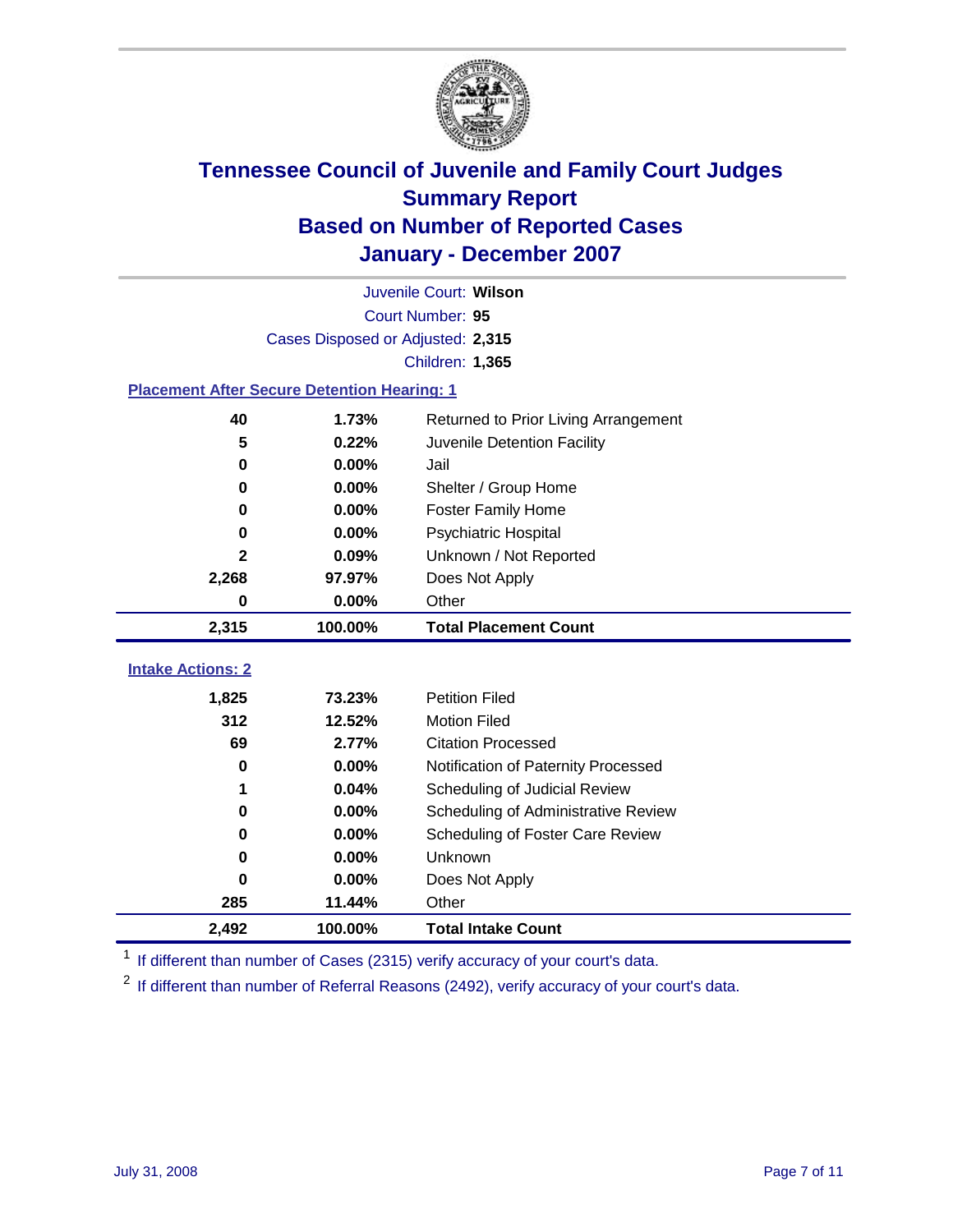

Court Number: **95** Juvenile Court: **Wilson** Cases Disposed or Adjusted: **2,315** Children: **1,365**

#### **Last Grade Completed by Child: 1**

| 50          | 3.66%   | Too Young for School     |
|-------------|---------|--------------------------|
| 8           | 0.59%   | Preschool                |
| 11          | 0.81%   | Kindergarten             |
| 17          | 1.25%   | 1st Grade                |
| 11          | 0.81%   | 2nd Grade                |
| 12          | 0.88%   | 3rd Grade                |
| 13          | 0.95%   | 4th Grade                |
| 33          | 2.42%   | 5th Grade                |
| 29          | 2.12%   | 6th Grade                |
| 92          | 6.74%   | 7th Grade                |
| 154         | 11.28%  | 8th Grade                |
| 166         | 12.16%  | 9th Grade                |
| 160         | 11.72%  | 10th Grade               |
| 92          | 6.74%   | 11th Grade               |
| 71          | 5.20%   | 12th Grade               |
| $\bf{0}$    | 0.00%   | Non-Graded Special Ed    |
| $\bf{0}$    | 0.00%   | <b>GED</b>               |
| $\bf{0}$    | 0.00%   | Graduated                |
| 13          | 0.95%   | Never Attended School    |
| 431         | 31.58%  | Unknown                  |
| $\mathbf 2$ | 0.15%   | Other                    |
| 1,365       | 100.00% | <b>Total Child Count</b> |

### **Enrolled in Special Education: 1**

| 467<br>1,365 | 34.21%<br>100.00% | Unknown<br><b>Total Child Count</b> |  |
|--------------|-------------------|-------------------------------------|--|
| 884          | 64.76%            | No                                  |  |
| 14           | $1.03\%$          | Yes                                 |  |

<sup>1</sup> One child could be counted in multiple categories, verify accuracy of your court's data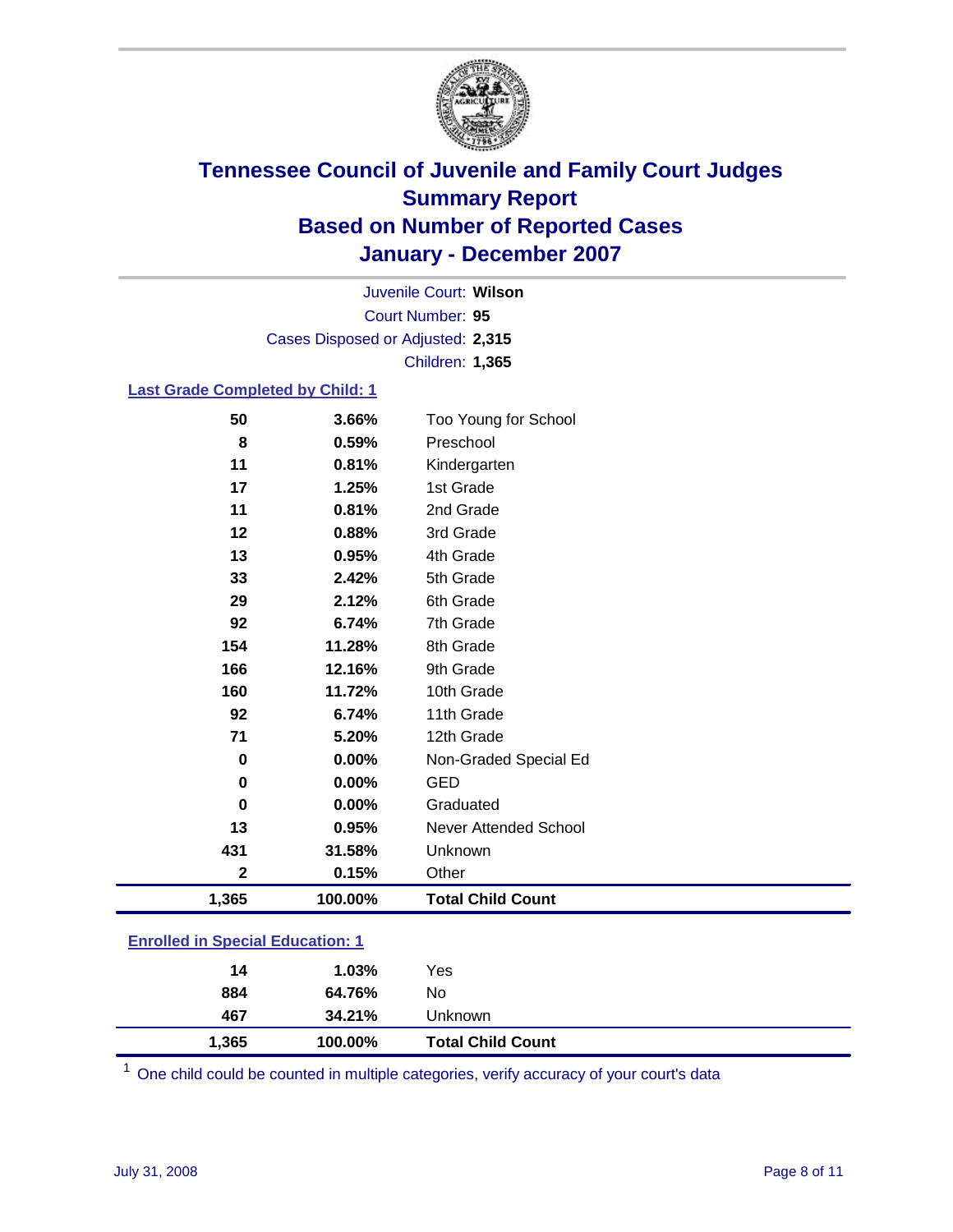

| Juvenile Court: Wilson       |                                   |                           |  |  |
|------------------------------|-----------------------------------|---------------------------|--|--|
|                              |                                   | Court Number: 95          |  |  |
|                              | Cases Disposed or Adjusted: 2,315 |                           |  |  |
|                              |                                   | Children: 1,365           |  |  |
| <b>Action Executed By: 1</b> |                                   |                           |  |  |
| 2,405                        | 96.51%                            | Judge                     |  |  |
| 3                            | 0.12%                             | Referee                   |  |  |
| 82                           | 3.29%                             | <b>YSO</b>                |  |  |
| $\mathbf{2}$                 | 0.08%                             | Other                     |  |  |
| 0                            | 0.00%                             | Unknown / Not Reported    |  |  |
| 2,492                        | 100.00%                           | <b>Total Action Count</b> |  |  |

### **Formal / Informal Actions: 1**

| 486   | 19.50%   | Dismissed                                        |
|-------|----------|--------------------------------------------------|
| 96    | 3.85%    | Retired / Nolle Prosequi                         |
| 427   | 17.13%   | <b>Complaint Substantiated Delinquent</b>        |
| 183   | 7.34%    | <b>Complaint Substantiated Status Offender</b>   |
| 82    | 3.29%    | <b>Complaint Substantiated Dependent/Neglect</b> |
| 0     | 0.00%    | <b>Complaint Substantiated Abused</b>            |
| 0     | $0.00\%$ | <b>Complaint Substantiated Mentally III</b>      |
| 82    | 3.29%    | Informal Adjustment                              |
| 136   | 5.46%    | <b>Pretrial Diversion</b>                        |
| 2     | 0.08%    | <b>Transfer to Adult Court Hearing</b>           |
| 7     | 0.28%    | Charges Cleared by Transfer to Adult Court       |
| 354   | 14.21%   | Special Proceeding                               |
| 528   | 21.19%   | <b>Review Concluded</b>                          |
| 7     | 0.28%    | Case Held Open                                   |
| 102   | 4.09%    | Other                                            |
| 0     | 0.00%    | Unknown / Not Reported                           |
| 2,492 | 100.00%  | <b>Total Action Count</b>                        |

<sup>1</sup> If different than number of Referral Reasons (2492), verify accuracy of your court's data.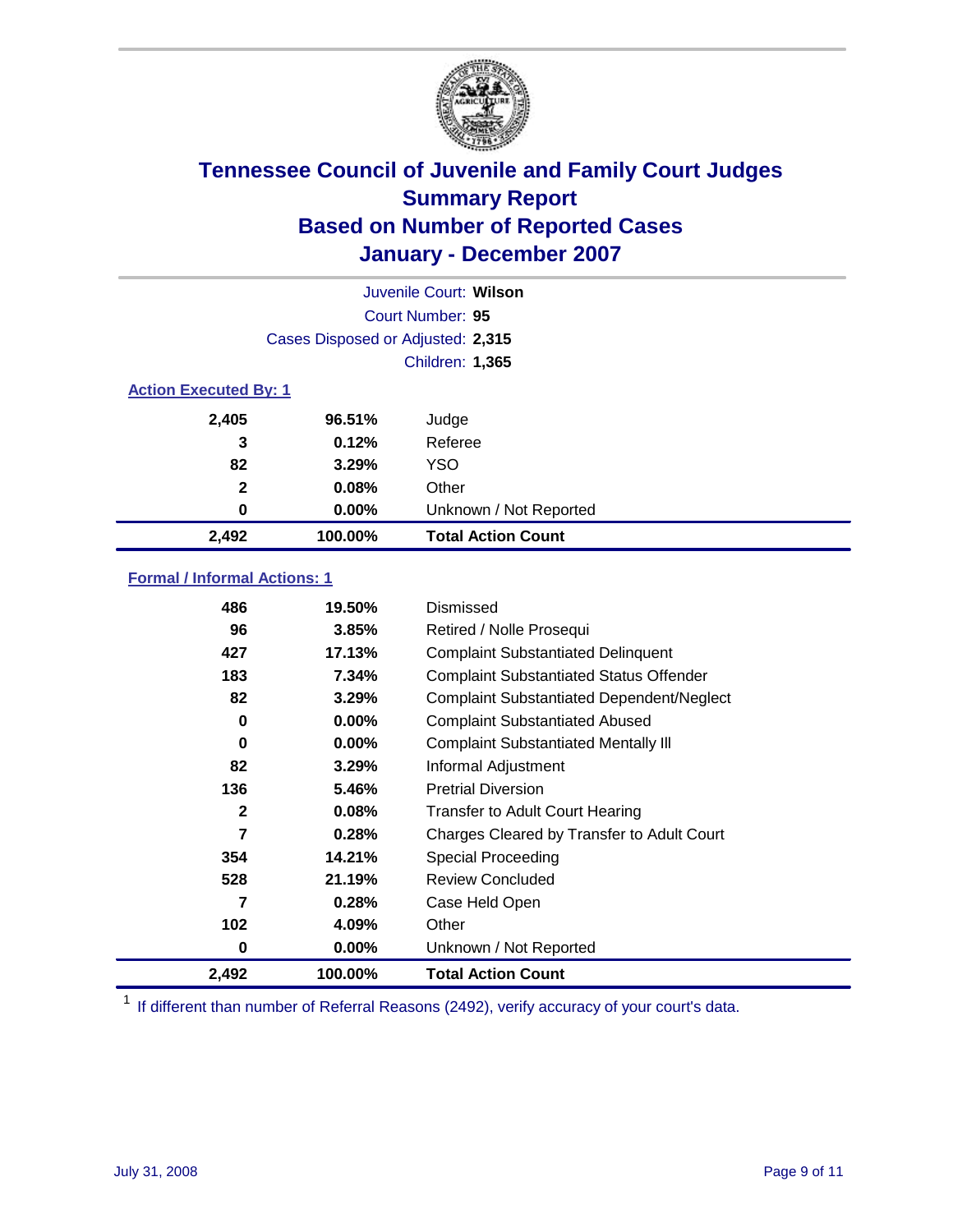

|                       |                                   | Juvenile Court: Wilson                                |
|-----------------------|-----------------------------------|-------------------------------------------------------|
|                       |                                   | Court Number: 95                                      |
|                       | Cases Disposed or Adjusted: 2,315 |                                                       |
|                       |                                   | Children: 1,365                                       |
| <b>Case Outcomes:</b> |                                   | There can be multiple outcomes for one child or case. |
| 498                   | 14.89%                            | <b>Case Dismissed</b>                                 |
| 88                    | 2.63%                             | Case Retired or Nolle Prosequi                        |
| 79                    | 2.36%                             | Warned / Counseled                                    |
| 6                     | 0.18%                             | <b>Held Open For Review</b>                           |
| 80                    | 2.39%                             | Supervision / Probation to Juvenile Court             |
| 7                     | 0.21%                             | <b>Probation to Parents</b>                           |
| 0                     | 0.00%                             | Referral to Another Entity for Supervision / Service  |
| 2                     | 0.06%                             | Referred for Mental Health Counseling                 |
| 3                     | 0.09%                             | Referred for Alcohol and Drug Counseling              |
| 1                     | 0.03%                             | Referred to Alternative School                        |
| 0                     | 0.00%                             | Referred to Private Child Agency                      |
| 0                     | 0.00%                             | Referred to Defensive Driving School                  |
| 1                     | 0.03%                             | Referred to Alcohol Safety School                     |
| 0                     | 0.00%                             | Referred to Juvenile Court Education-Based Program    |
| 0                     | 0.00%                             | Driver's License Held Informally                      |
| 0                     | 0.00%                             | <b>Voluntary Placement with DMHMR</b>                 |
| 1                     | 0.03%                             | <b>Private Mental Health Placement</b>                |
| 0                     | 0.00%                             | <b>Private MR Placement</b>                           |
| 0                     | 0.00%                             | Placement with City/County Agency/Facility            |
| 1                     | 0.03%                             | Placement with Relative / Other Individual            |
| 295                   | 8.82%                             | Fine                                                  |
| 301                   | 9.00%                             | <b>Public Service</b>                                 |
| 62                    | 1.85%                             | Restitution                                           |
| 0                     | 0.00%                             | <b>Runaway Returned</b>                               |
| 1                     | 0.03%                             | No Contact Order                                      |
| 0                     | 0.00%                             | Injunction Other than No Contact Order                |
| $\mathbf 2$           | 0.06%                             | <b>House Arrest</b>                                   |
| $\mathbf 2$           | 0.06%                             | <b>Court Defined Curfew</b>                           |
| 0                     | 0.00%                             | Dismissed from Informal Adjustment                    |
| 1                     | 0.03%                             | <b>Dismissed from Pretrial Diversion</b>              |
| 0                     | 0.00%                             | Released from Probation                               |
| 5                     | 0.15%                             | <b>Transferred to Adult Court</b>                     |
| 0                     | 0.00%                             | <b>DMHMR Involuntary Commitment</b>                   |